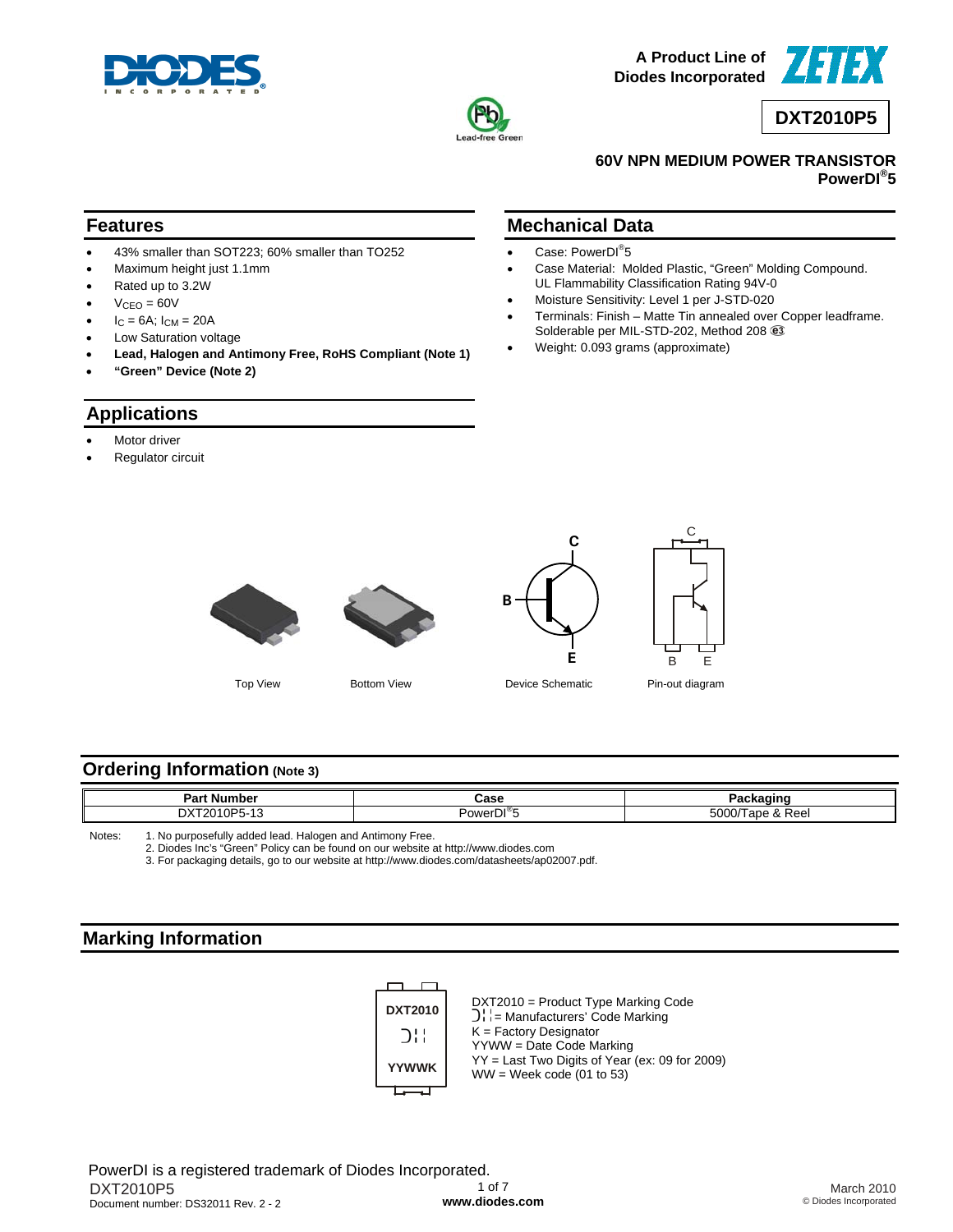



## **Maximum Ratings** @TA = 25°C unless otherwise specified

| Characteristic               | Symbol                 | Value | Unit |
|------------------------------|------------------------|-------|------|
| Collector-Base Voltage       | <b>V</b> сво           | 150   |      |
| Collector-Emitter Voltage    | <b>V<sub>CEO</sub></b> | 60    |      |
| Emitter-Base Voltage         | <b>VEBO</b>            |       |      |
| Continuous Collector Current |                        |       |      |
| <b>Peak Pulse Current</b>    | <b>ICM</b>             | 20    |      |

# **Thermal Characteristics**

| <b>Characteristic</b>                                                     | Symbol                      | Value           | Unit |
|---------------------------------------------------------------------------|-----------------------------|-----------------|------|
| Power Dissipation $\circledR$ T <sub>A</sub> = 25°C (Note 4)              | $P_D$                       | 3.2             | W    |
| Thermal Resistance, Junction to Ambient Air (Note 4) $@T_A = 25^{\circ}C$ | $R_{AJA}$                   | 39              | °C/W |
| Power Dissipation $\circledR$ T <sub>A</sub> = 25°C (Note 5)              | $P_D$                       | 1.7             | W    |
| Thermal Resistance, Junction to Ambient Air (Note 5) $@T_A = 25^{\circ}C$ | R <sub>AJA</sub>            | 75              | °C/W |
| Power Dissipation $\circledR$ T <sub>A</sub> = 25°C (Note 6)              | P <sub>D</sub>              | 0.74            | W    |
| Thermal Resistance, Junction to Ambient Air (Note 6) $@T_A = 25^{\circ}C$ | $R_{AJA}$                   | 169             | °C/W |
| Thermal Resistance, Junction to Collector Terminal                        | $R_{\text{AJT}}$            | 5.6             | °C/W |
| Operating and Storage Temperature Range                                   | $T_{\rm J}$ , $T_{\rm STG}$ | $-55$ to $+150$ | °C   |

Notes: 4. Device mounted on FR-4 PCB, single sided 2 oz. copper, collector pad dimensions 25mm x 25mm.

5. Device mounted on FR-4 PCB, single sided 1 oz. copper, collector pad dimensions 50mm x 50mm.

6. Device mounted on FR-4 PCB, single sided 1 oz. copper, minimum recommended pad layout.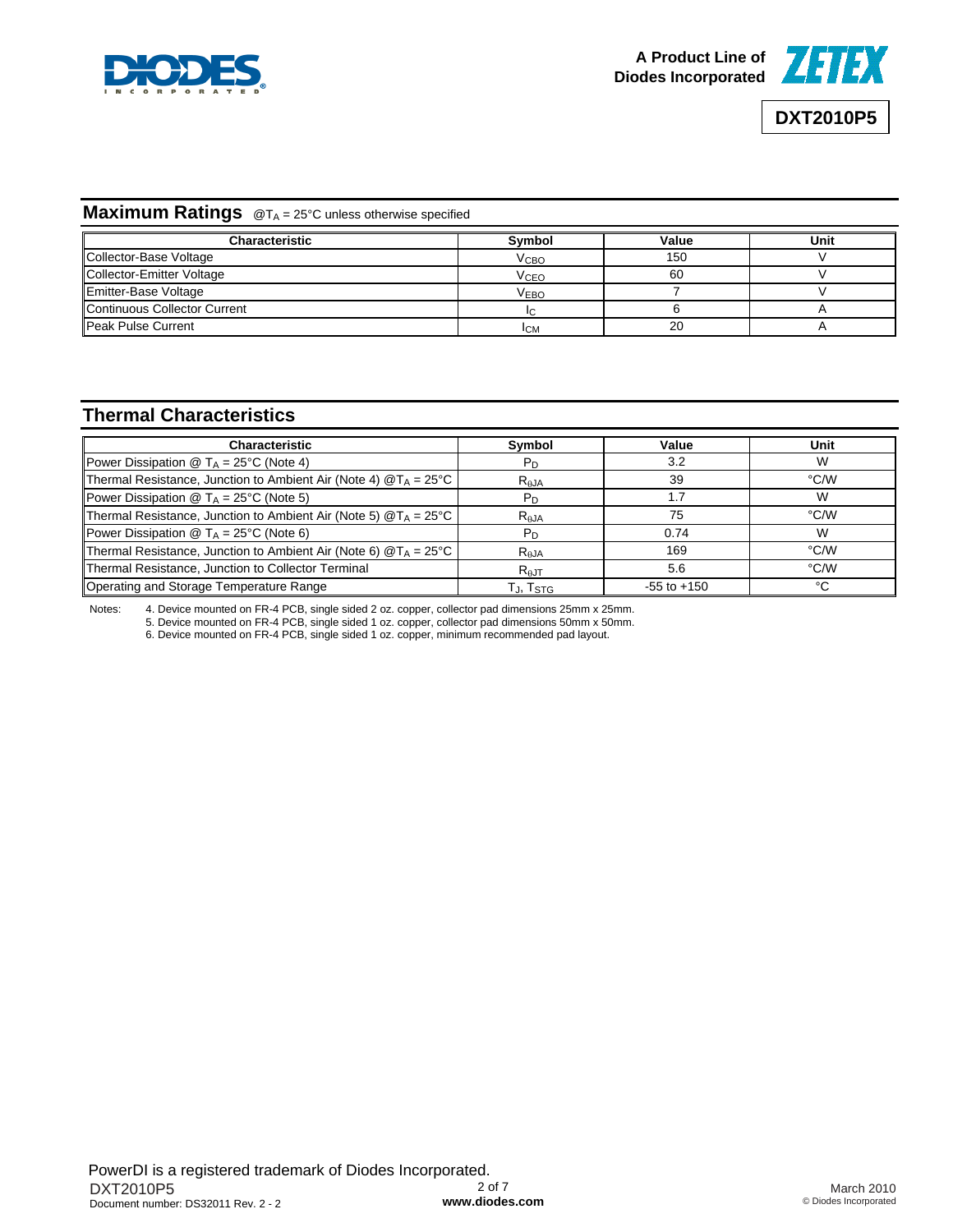





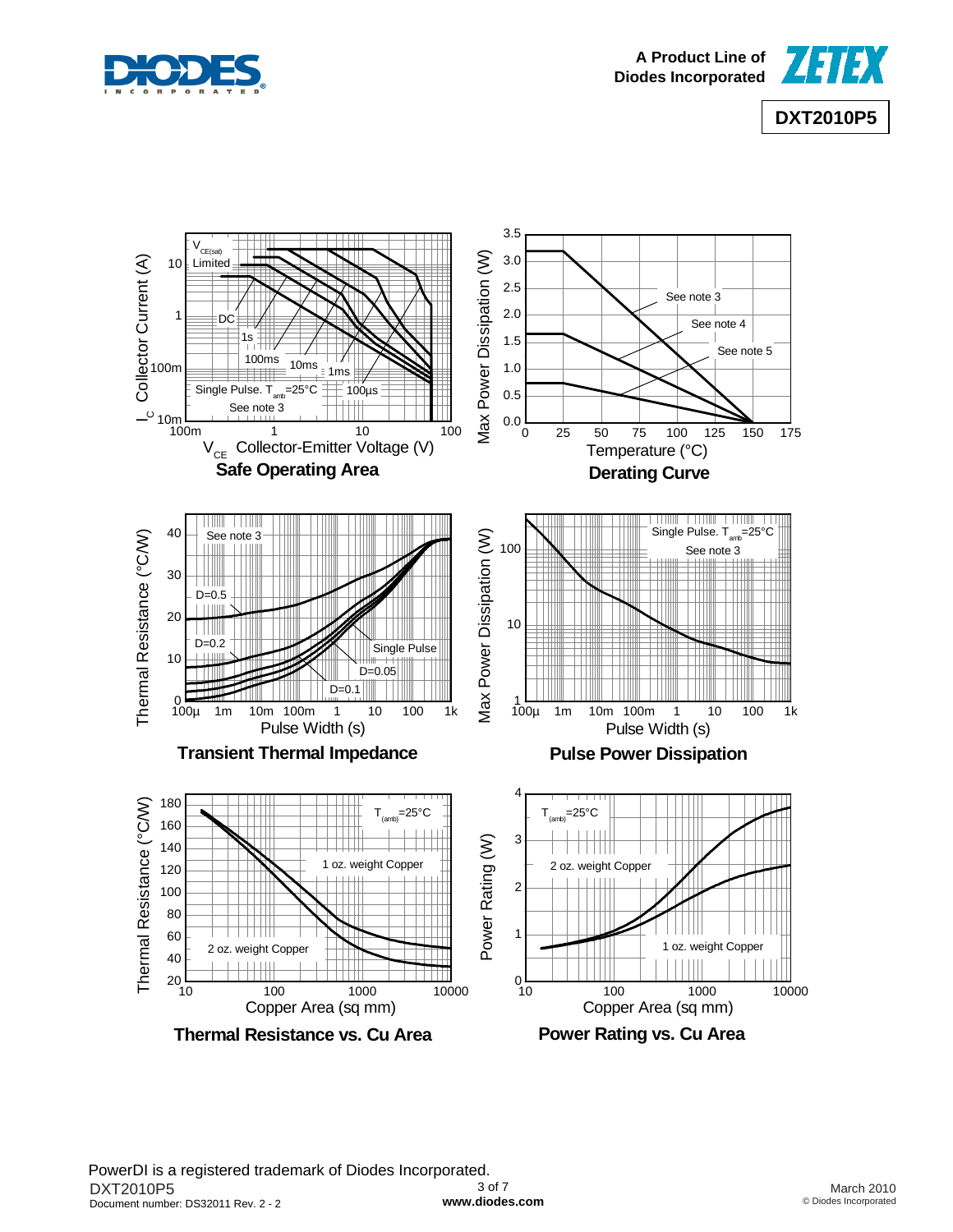



## **Electrical Characteristics** @T<sub>A</sub> = 25°C unless otherwise specified

| <b>Characteristic</b>                         | Symbol                           | Min                    | <b>Typ</b>                   | <b>Max</b>                                                           | Unit       | <b>Test Condition</b>                                                                                                                      |
|-----------------------------------------------|----------------------------------|------------------------|------------------------------|----------------------------------------------------------------------|------------|--------------------------------------------------------------------------------------------------------------------------------------------|
| Collector-Base Breakdown Voltage              | $V_{\rm (BR)CBC}$                | 150                    | 190                          |                                                                      | V          | $I_{C} = 100 \mu A$                                                                                                                        |
| Collector-Emitter Breakdown Voltage (Note 7)  | $V_{\rm (BR)CEO}$                | 60                     | 80                           |                                                                      | V          | $IC = 10mA$                                                                                                                                |
| Emitter-Base Breakdown Voltage                | $V_{(BR)EBO}$                    | 7.0                    | 8.1                          |                                                                      | V          | $I_E = 100 \mu A$                                                                                                                          |
| Collector Cutoff Current                      | <b>ICBO</b>                      |                        |                              | 20<br>0.5                                                            | nA<br>μA   | $V_{CB} = 120V$<br>$V_{CB}$ = 120V, T <sub>amb</sub> = 100 °C                                                                              |
| <b>Collector Cutoff Current</b>               | <b>ICER</b><br>$R \leq 1k\Omega$ |                        |                              | 20<br>0.5                                                            | nA<br>μA   | $V_{CB} = 120V$<br>$V_{CB} = 120V$ , $T_{amb} = 100 °C$                                                                                    |
| <b>Emitter Cutoff Current</b>                 | <b>IEBO</b>                      |                        | $\overline{\phantom{0}}$     | 10                                                                   | nA         | $V_{EB} = 6V$                                                                                                                              |
| Collector-Emitter Saturation Voltage (Note 7) | $V_{CE(sat)}$                    |                        | 20<br>45<br>50<br>100<br>210 | 30<br>60<br>70<br>135<br>260                                         | mV         | $IC = 100mA, IB = 5mA$<br>$IC = 1A$ , $IB = 100mA$<br>$I_C = 1A$ , $I_B = 50mA$<br>$I_C = 2A$ , $I_B = 50mA$<br>$I_C = 6A$ , $I_B = 300mA$ |
| Base-Emitter Saturation Voltage (Note 7)      | V <sub>BE(sat)</sub>             |                        | 1000                         | 1100                                                                 | mV         | $I_C = 6A$ , $I_B = 300mA$                                                                                                                 |
| Base-Emitter Turn-On Voltage (Note 7)         | $V_{BE(on)}$                     |                        | 940                          | 1050                                                                 | mV         | $V_{CE} = 1V$ , $I_C = 6A$                                                                                                                 |
| DC Current Gain (Note 6)                      | $h_{FE}$                         | 100<br>100<br>55<br>20 | 200<br>200<br>105<br>40      | $\overline{\phantom{m}}$<br>300<br>$\overbrace{\phantom{aaaaa}}^{a}$ |            | $I_C = 10mA$ , $V_{CE} = 1V$<br>$IC = 2A$ , $VCE = 1V$<br>$I_C = 5A$ , $V_{CE} = 1V$<br>$I_C = 10A$ , $V_{CE} = 1V$                        |
| <b>Transition Frequency</b>                   | fτ                               | —                      | 130                          |                                                                      | <b>MHz</b> | $IC = 100mA$ , $VCE = 10V$<br>$f = 50$ MHz                                                                                                 |
| Output Capacitance (Note 7)                   | $C_{o\underline{bo}}$            |                        | 31                           |                                                                      | рF         | $V_{CB} = -10A$ , f = 1MHz                                                                                                                 |
| <b>Switching Times</b>                        | $t_{on}$<br>$t_{\text{off}}$     |                        | 42<br>760                    |                                                                      | ns<br>ns   | $IC = 1A$ , $VCC = 10V$ ,<br>$I_{B1} = I_{B2} = 100mA$                                                                                     |

Notes: 7. Pulse Test: Pulse width ≤300μs. Duty cycle ≤2.0%.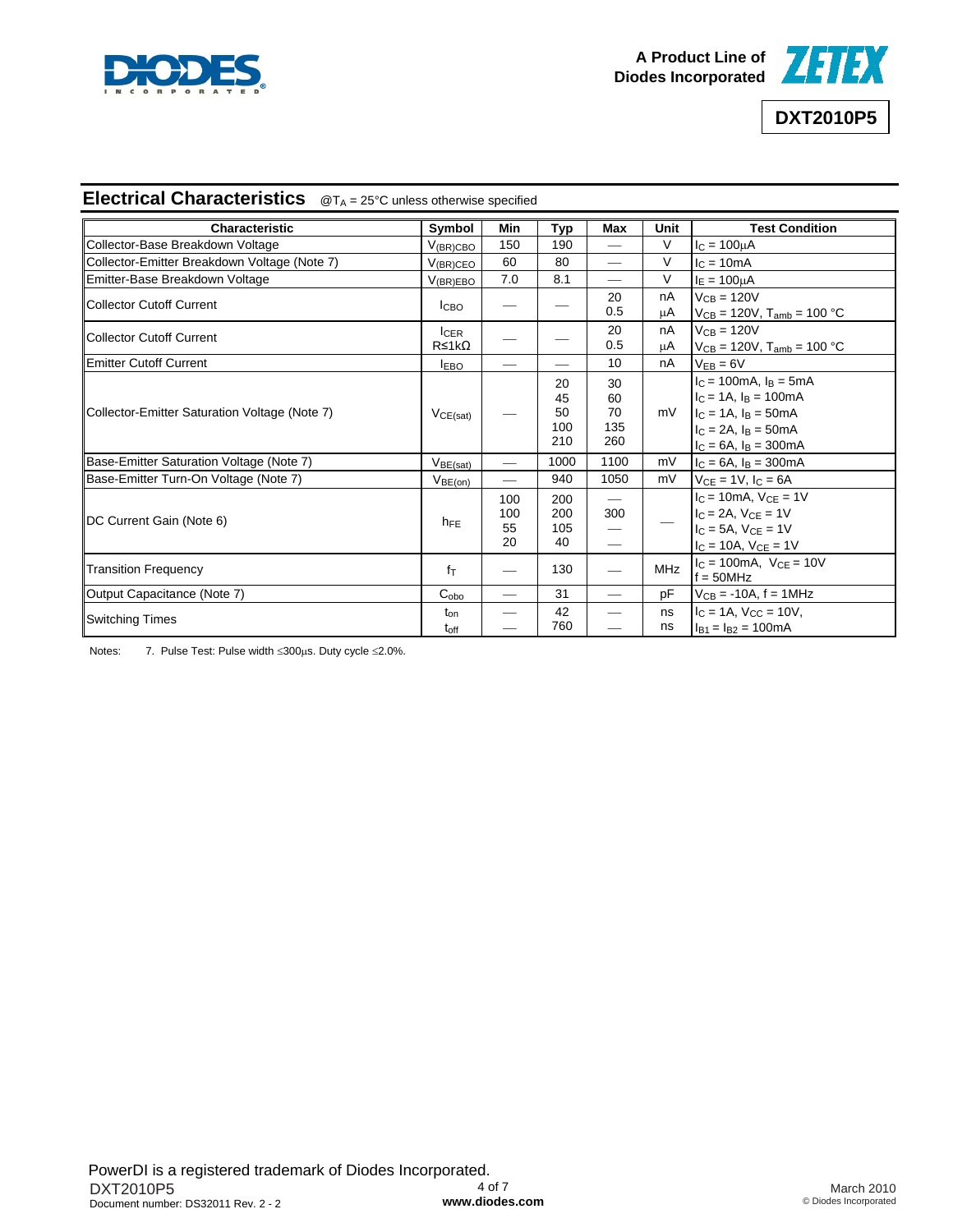



# **Typical Characteristic**

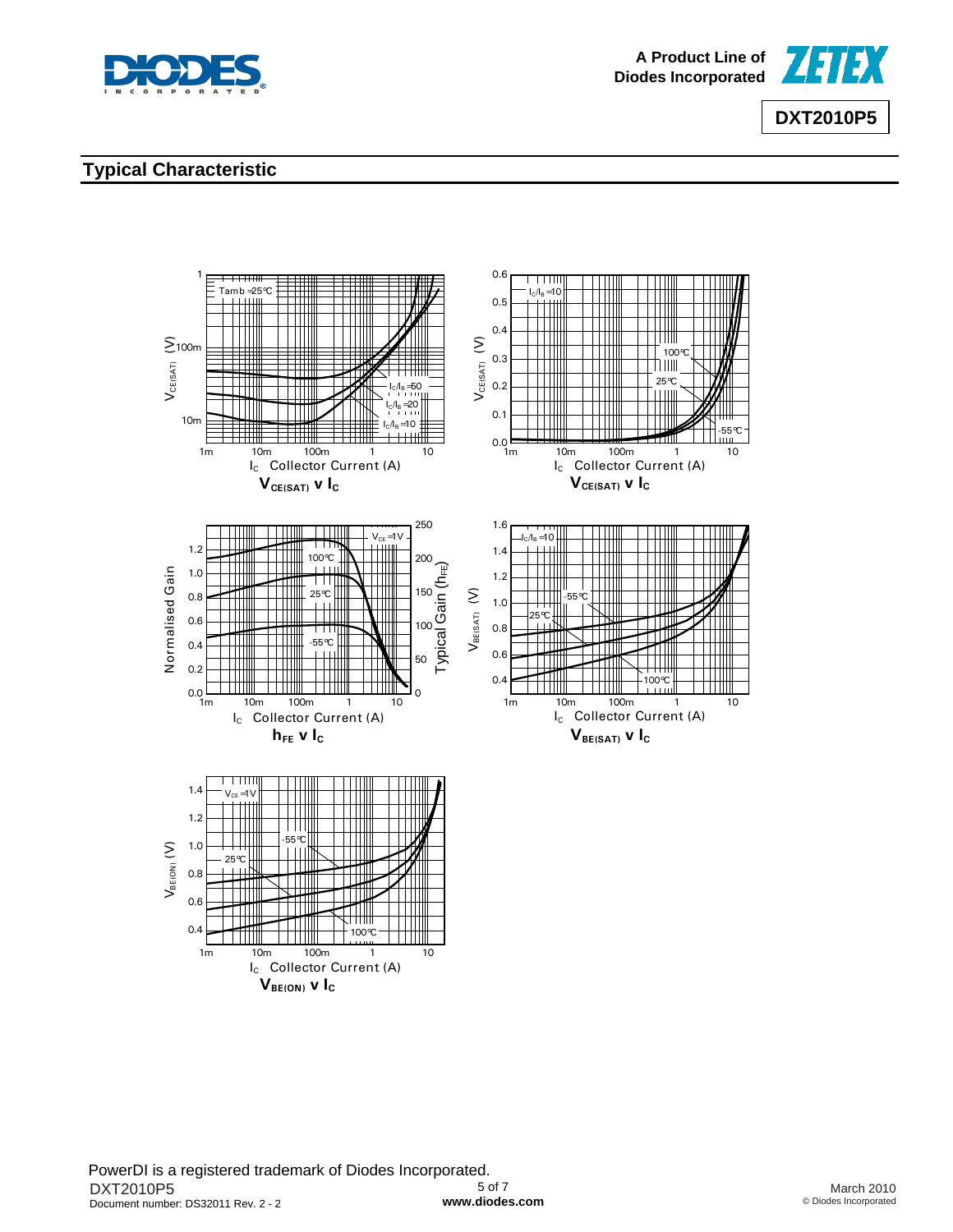



# **Package Outline Dimensions**



## **Suggested Pad Layout**



| <b>Dimensions</b> | Value (in mm) |
|-------------------|---------------|
| z                 | 6.6           |
| X <sub>1</sub>    | 1.4           |
| <b>X2</b>         | 3.6           |
| Υ1                | 0.8           |
| Υ2                | 4.7           |
| C                 | 3.87          |
| E1                | 0.9           |